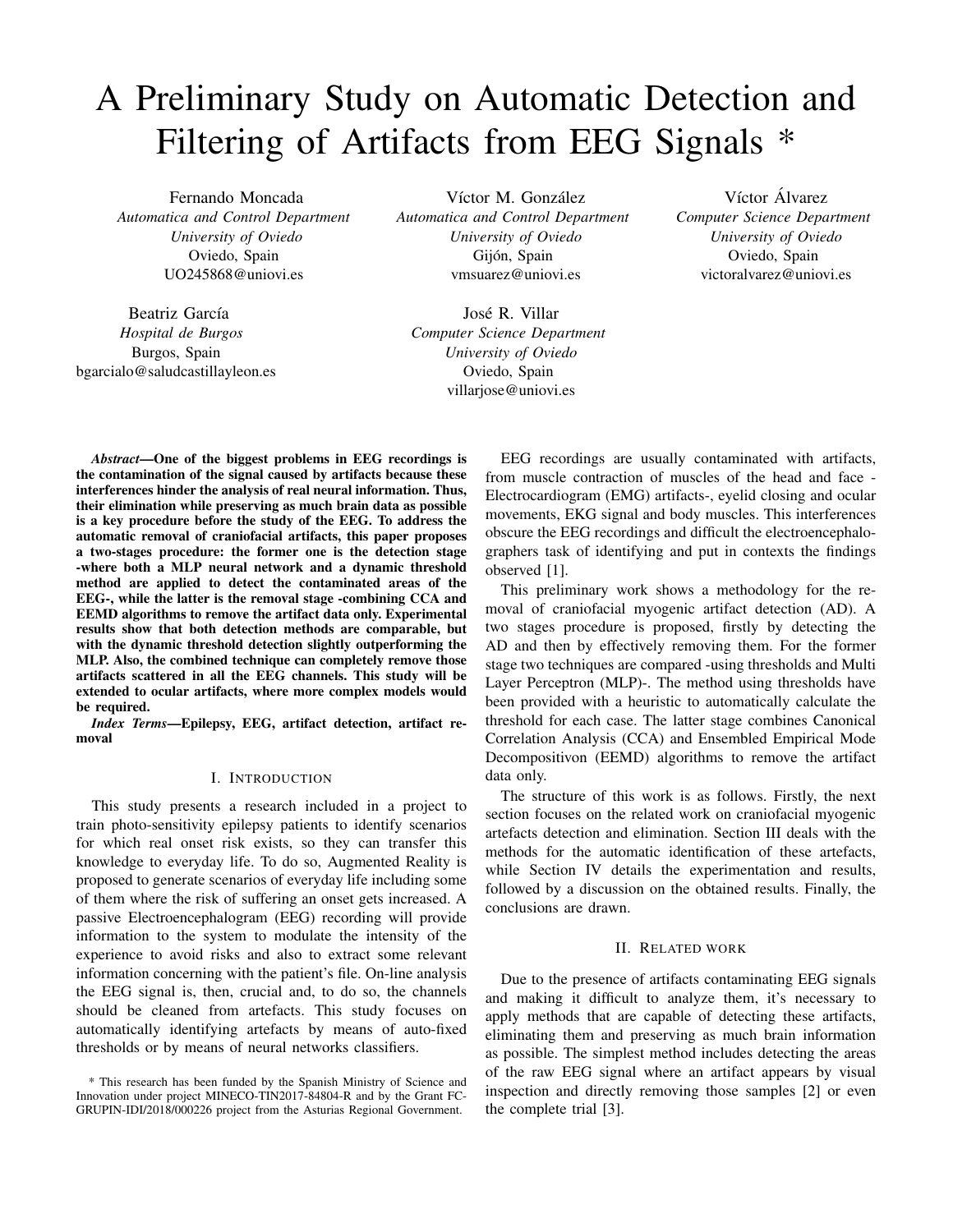However, a different strategy is needed whenever an online evaluation of the EEG signal is required: techniques to reduce the effect of artifacts without eliminating the neural information hidden within them. Recently, [4] made a compilation of the most widely applied methods for removing the artifacts in EEG signals literature, the signal decomposition method among them. These methods simplify the original signal into a set of components representing the EEG signal plus a residual that, ideally, represents the non-relevant information.

On the one hand, there are those procedures that decompose the signal into a set of frequency components. The Discrete Wavelet Transform (DTW) algorithm applies pairs of highpass and band-pass filters successively and separates different frequency bands [3], [5]. The Empirical Mode Decomposition (EMD) divides the initial signal into components known as Intrinsic Mode Functions (IMFs) using the upper and lower envelopes. There is a variation of this method that is more robust to noise called EEMD and it's capable of computing the IMFs more precisely.

On the other hand, Blind Source Separation (BSS) techniques estimate the set of source signals whose linear combination sums the original signal [6]. The simplest BSS algorithm is Principal Component Analysis (PCA), though the most cited one in Time Series decomposition is Independent Analysis Component (ICA). This algorithm computes the source signals in a way that they are statistically independent. In [7] ICA is employed to improve the results of their experiment. Another method of this group is the CCA. Unlike ICA, CCA calculates the components from uncorrelated sources with the advantage of a lower computational cost [8].

In recent years mixed methods have become very popular. These methods apply BSS algorithms together with frequency decomposition methods in order to separate the sources and reduce the amount of brain information eliminated removing only the artifact data. Different combinations of these algorithms have been proposed, e.g., DWT+ICA in [9], EEMD+CCA in [10], [11] or generic combinations of BSS and EMD variations in [12].

In addition to the previous algorithms, filtering methods make up another large group used for artifact removal tasks. Among them is the Wiener filter: a linear filter that estimates the clean signal from a noisy measure [13]–[15]. In [16], a combination of filtering and ICA is used for craniofacial myogenic artifact removal.

Artifacts removal techniques have been mentioned above, but before using them it's necessary to detect the artifacts within the signal. The artifacts can be defined as data with strange behavior, i.e., patterns in data different from those expected under normal conditions. Using this definition, it can be stated that an artifact is an anomaly and the same detection techniques can be used.

The anomaly detection systems use the concept of similarity: given two signals, a similarity metric is used to represent how similar they are. The most commonly used similarity metric is a distance metric: the higher is the distance between two signals, the lower is their similarity.



Fig. 1: Stages of the applied method.

An anomaly detection procedure based on thresholding was proposed in [17]. Firstly, a template of what they considered normal signals is created. All these windows are of the same size. Then, a window, also of the same size, is extracted from the measured signal and is used to calculate the distances between it and every normal signal. The similarity measure between the signal window and the normal template is the lowest one, which is the higher distance obtained. If this similarity value is higher than the threshold, the signal window is classified as normal. Otherwise is an anomaly.

However, the aim of that study is to compare different distance metrics and calculate the optimal threshold for each one of them and their data. The method proposed in this paper only uses the Bhattacharyya distance (the one that obtained the best results in their study) as the similarity metric, the normal template is composed of windows without artifacts, the windows with the craniofacial myogenic artifacts are labeled as "abnormal" and, as the classification rule, an automatic threshold computed from the normal template is proposed.

In addition to the anomaly detection method, Machine Learning algorithms are also used for this purpose. The Supervised Machine Learning algorithms has the goal of learning and distinguish data patterns associated with a particular class. Then, when they receive a new input from an unknown class, the learner makes a prediction and classifies it into one of the target classes. The most commonly used learning algorithm for artifact detection is the Support Vector Machine (SVM) [3], [5], [9].

## III. AUTOMATIC EXTRACTION OF CRANIOFACIAL MYOGENIC ARTEFACTS

The structure of the automated removal of the craniofacial myogenic artifacts method proposed in this paper is as follows, as shown in Fig. 1. The method requires a set of templates representing windows that include normal or abnormal behaviour; in this study, we have use windows with 1 second length. This templates are pre-processed as explained later in this section.The raw EEG signal is windowed pre-processed and the features are extracted. Two more stages follow: i) the craniofacial myogenic artifacts detection and ii) their removal and reconstruction of cleaning EEG signal.

In the pre-processing stage, an EEG signal window is normalized and Notch and Butterworth filters are applied to remove undesired frequency components. Finally, the Power Spectrum Density (PSD) is computed, extracting the features that represent the current EEG window.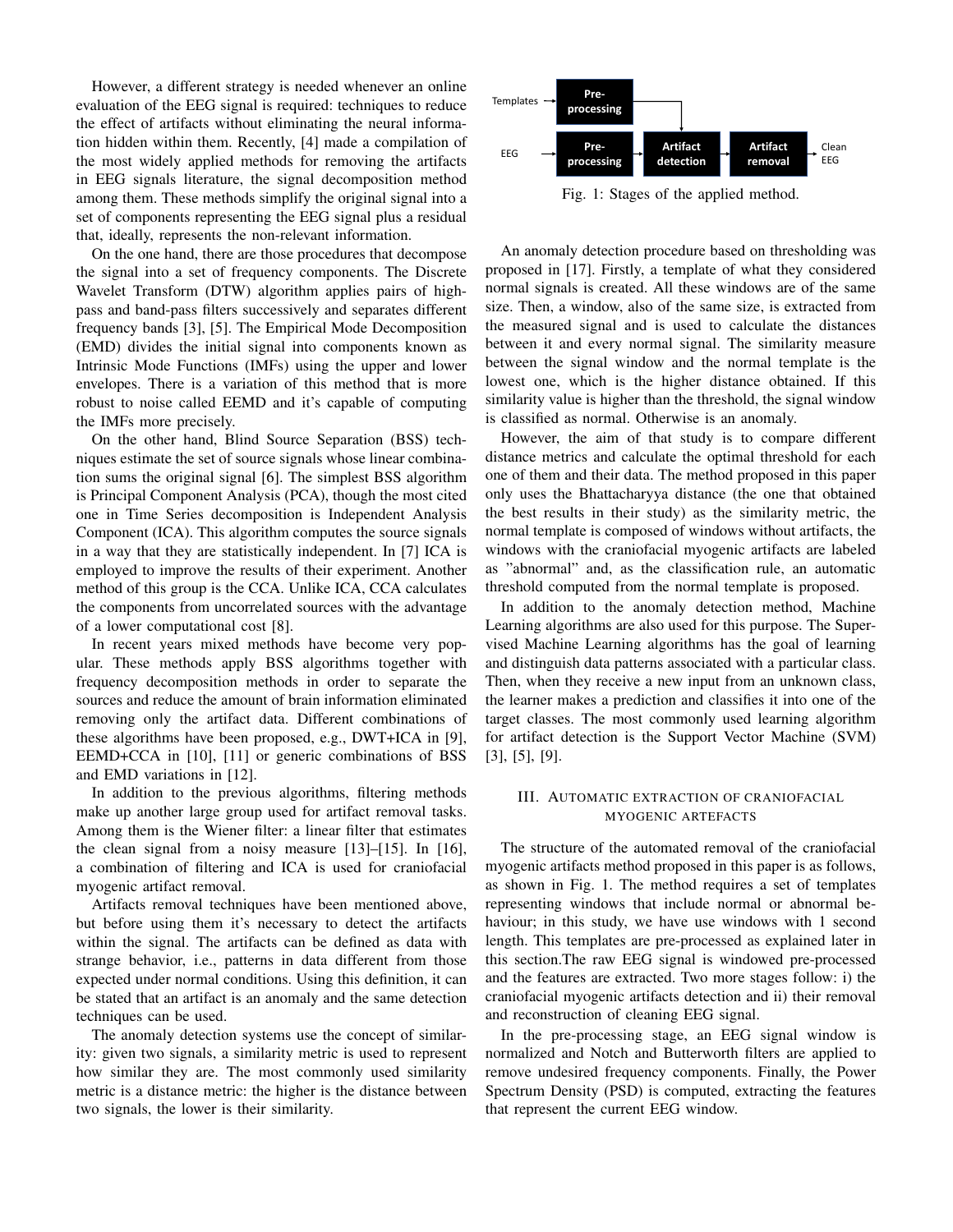In order to develop an automated artifact detection and removal application, this paper proposes two different approaches for the AD stage: a dynamic threshold, based on [17], and a Multilayer Perceptron Neural Network (MLP). These techniques analyze the PSD of the windows of the EEG signal to be studied in order to classify them as normal or artifact windows. Both of them will be explained below.

Once a detection method classifies a window as abnormal, it means it detected a craniofacial artifact and the removal technique is applied to clean the current window. For the removal stage, the mixed method proposed by [10], a combination of CCA and EEMD algorithms is employed.

## *A. Automatic threshold for AD*

The method proposed in this section is based on the thresholding detection method proposed in [17]. The idea is to compare an EEG window to each of teh normal templates in a dictionary; when the distance is higher than a given threshold, the EEG window is labelled as abnormal -that is, includes an artifact-. The distances are not calculated between two EEG raw windows; instead, the PSD is calculated and used for the distance measurement calculation by means of the Bhattacharyya Distance.

Given an EEG window  $(X_i)$ , its 0-50 Hz PSD  $(p)$  is computed. Then it is compared using the Bhattacharyya Distance with the PSD  $(q)$  from each of the available templates. The distance is computed using Eq. 1 and 2, where  $p(k)$  and  $q(k)$ are the kth sample of the p and q window of K size and  $s^{BD}$  is the similarity value, which inverse  $d_{BD}$  is the distance value. Therefore, we compare the current EEG window to each of those included in the template set.

$$
s^{BD} = -\ln(\sum_{k=1}^{K} (\sqrt{p(k) * q(k)}))
$$
 (1)

$$
d_{BD} = \frac{1}{s^{BD}}\tag{2}
$$

Once the threshold values are obtained, the current EEG window is compared with each of the normal windows of the template computing the distance between them. The highest distance is extracted: this value represents the lowest similarity between the EEG window and the signals considered normal.

However, determining thresholds represents a challenge itself as they suffer variability from one participant to other and also the amount of signal might vary for the same participant along the test. To minimize these drawbacks, this paper proposes to use the Empirical Rule -a.k.a. 68–95–99.7 rule- to determine whether a point represents an outlier.

Let  $\mu$  and  $\sigma$  be the mean and the standard derivation of the distances between all the normal template signals. These values are calculated once at the beginning and are constant throughout the process.

In this study, whenever the maximum distance among the current EEG window and a normal template holds the condition in Eq. 3, the window is labelled as abnormal including an artifact-. In Eq. 3,  $\mu$  and  $\sigma$  are the mean and the standard derivation of the distances between normal templates, respectively, while  $d_{max}(X_i)$  is the highest distance between the current EEG window  $X_i$  and a normal template.

$$
d_{max}(X_i) - \mu > 3 * \sigma \tag{3}
$$

## *B. AD by means of MLP*

As opposed to the previous method, MultiLayer Perceptron (MLP) neural network classifiers are also used to detect if an input window from the EEG signal has an artifact and compare the detection performance results. This network receives the PSD of the EEG windows as the input pattern and make a binary classification: the outputs are 0 for the normal windows or 1 for the abnormal windows with the craniofacial myogenic artifacts.

The MLP is trained with the PSD of the windows from both normal and abnormal templates and the windows extracted from a continuous EEG segment. All the training data are manually labeled as normal or artifact windows.

Different parameters, functions and number of neurons in the hidden layer need to be tested.

# *C. Removal of Artefacts from EEG channels*

If the current window is labeled as anomaly, it means that it includes an artifact and the removal technique presented in [10] is applied to this window. CCA is applied to separate the uncorrelated source signals and ordered according to their kurtosis value. The artifact component is identified as the source with the highest kurtosis. Then, EEMD is applied only to that component to compute its IMFs and the artifact components are identified again by the same method: IMFs are sorted by kurtosis value. The higher ones corresponded to artifacts components. These artifact signals are removed and the rest of the IMFs are preserved to rebuild the CCA component and then all the sources are combined again to reconstruct the EEG signal, now clean and free of artifacts. The algorithm is outlined as follows:

- 1) if the current window is labelled as artifact
	- a) CCA algorithm is applied to the current window, extracting the uncorrelated sources and sorting them by their kurtosis value. The highest kurtosis corresponds to the artifact component.
	- b) EEMD algorithm is applied to that component, computing the IMFs and sorting them using the kurtosis value. The artifact data contamination corresponds to components with high kurtosis.
	- c) Dismiss the IMFs from the artifact -i.e., the two IMFs with the highest kurtosis- and reconstruct the component using the remaining IMFS.
	- d) Reconstruct the free-from-artifact EEG window from the components.

#### IV. EXPERIMENTS AND RESULTS

This section introduces the data set used and the experiments implemented with their results. All the experiments were implemented in Python.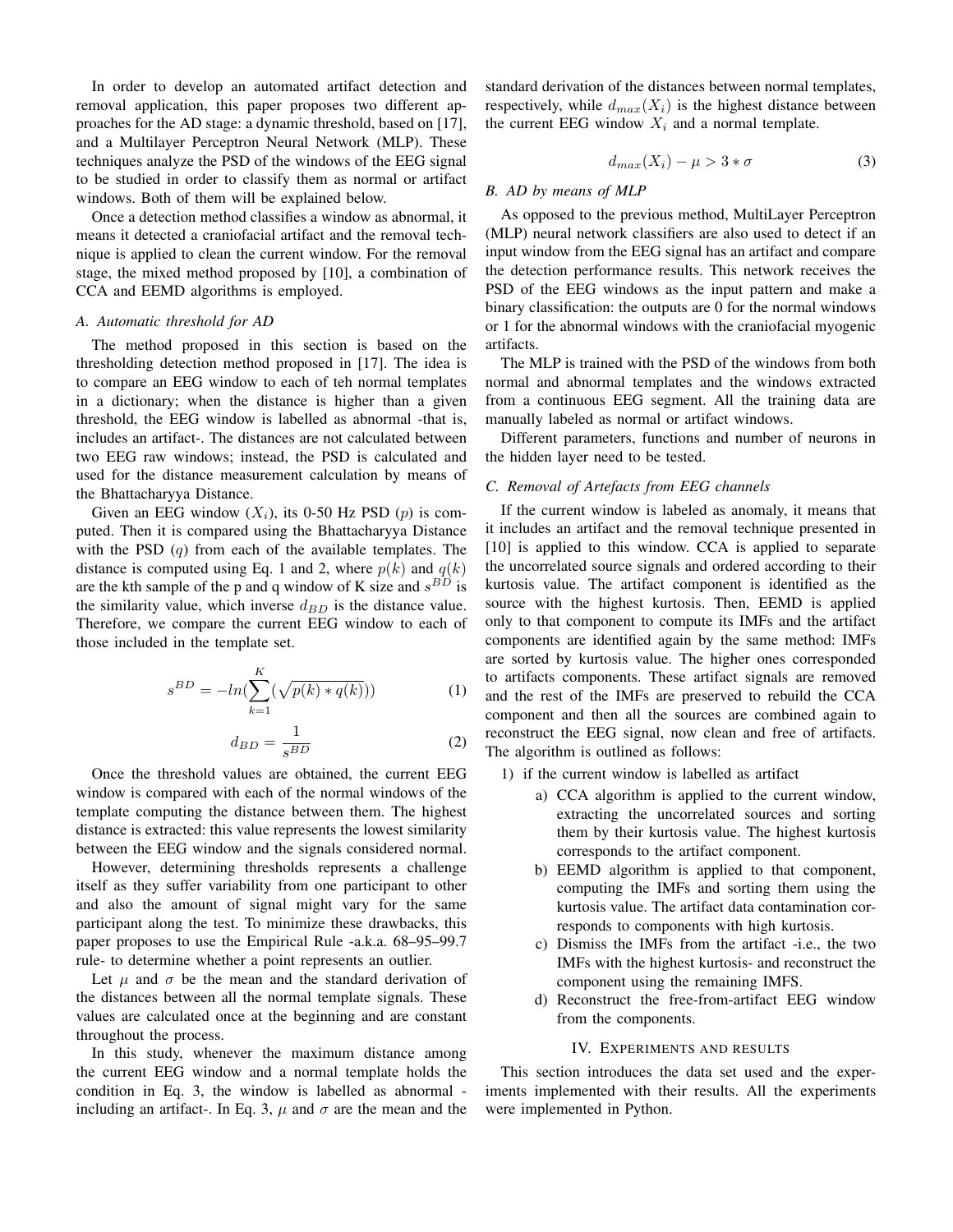# *A. Materials*

The data used in the experiments are from the public BCI Competition IV dataset. This data set is a compilation of various data sets about motor imagery and muscular movements. Thus, the data set used in this work is DataSet 1.

This data set was provided by [18] in the "BCI Competition IV" event. The data was obtained from 7 healthy subjects in two sessions: calibration and evaluation. In the latter session, the two more informative classes were selected from the three performed motor imagery tasks (right hand, left hand and one foot movements). The calibration data is the data used in this study: it is a continuous EEG signal composed of 100 trials of each selected class. In each trial, a visual cue was displayed for 4 seconds during which the subject had to perform the corresponding motor imagery task separated by 2 seconds breaks. The EEG was recorded from 59 electrodes, digitized at a sampling rate of 1000Hz and band-pass filtered between 0.5Hz and 200Hz.

The EEG signals were normalized and then filered using a Notch and a fifth-order Butterworth filters. The Notch filter acts as a band-stop filter with a 50Hz null frequency to reject the power supply components (quality factor  $Q = 30.0$ ). The Butterworth filter acts as a band-pass filter with 0.5Hz to 50Hz cut-off frequencies used to eliminate high-frequency noise and extract the frequency bands of brain activity. After that, the PSD was calculated between 0Hz and 50Hz frequencies, resulting in 50 values per window, and has been used as window features.

The detection stage is performed in a single channel: F3 is the nearest electrode to the eye in this data set, so it's the electrode where the craniofacial myogenic artifacts can be detected easier. Otherwise, the removal stage is performed in 15 selected channels to reduce the amount of data.

Several sets of templates were manually created from the data set described in IV-A. Firstly, the training-testing subset, including 30 normal windows and 30 artifact windows (labelled as abnormal), was extracted from the F3 EEG channel of the first subject; all windows are of 1 second long. A second set of templates, called 150-WIN, is a continuous EEG fragment of 150 seconds extracted from the same EEG and split into 150 windows that have been manually labeled as abnormal or normal according to whether the window includes an artifact or not. Finally, a third set of templates (100-SEC) includes an EEG fragment of 100 seconds extracted but neither divided not labeled.

# *B. Experimental set up*

The experimentation is split in two stages: the former compares the two techniques for artifact detection (experiment IV-B1), while the latter focuses on the performance of the complete proposal for artifact detection and removal (experiments IV-B2 and IV-B3).

*1) Experiment IV-B1 - Comparison of the Detection Techniques:* The aim of this experiment is to compare the two AD techniques (using a dynamic threshold and using a MLP) in terms of detection performance, so we can select the most promising one for the next experiments. The detection methods are applied in a single EEG channel: F3, the channel from the data set that is closest to an eye, so the craniofacial myogenic artifacts are more visible.

The training-testing subset together with the 150-WIN templates are used in a 10-fold cross-validation training and testing of the models, allowing us to compare their performances. Results from the evaluation using the testing part will be used for comparison purposes.

When tuning the automatic threshold method -that is, setting the threshold- only the normal windows are employed. For each window the PSD is computed. Afterwards, the Bhattacharyya Distance is calculated for each pair of PSDs. Finally, the mean and standard deviation are computed and the threshold is determined using Eq. 3.

On the other hand, two different neural network libraries for Python were used to create a MultiLayer Perceptron: Neurolab and Sklearn. Both of them have the same configuration: input layer with 50 neurons, output layer with a single neuron for binary classification, hidden layer with 20 neurons was tested and logistic Sigmoid function as the activation function of all neurons. These neural networks receive the PSD of a certain window as an input and generate a binary output to classify it: 0 corresponds to "normal" and 1 corresponds to "abnormal", i.e., a clean window or one contaminated with an craniofacial myogenic artifact.

*2) Experiment IV-B2 - Craniofacial Myogenic Artifacts Removal in EEG activity fragment:* The aim of this experiment is to evaluate the performance of the method on the 100-SEC data. The idea is to compare how the combination of methods work for each of the AD techniques with unseen EEG data.

This experiment, thus, considers only the 100-SEC data; a sliding window without overlap is applied all over the stream. Whenever a window is labelled as abnormal using the corresponding AD technique, the removal part of the method is applied to get the artifact filtered.

*3) Experiment IV-B3 - Craniofacial Myogenic Artifacts Removal in a complete Motor Imagery signal:* This experiment evaluates the complete proposal on the EEG signal from the first subject, which was the one for which the training of the models was performed. The complete EEG signal last for 32 minutes. The aim of this study is to analyze the robustness of the method for data from the same subject.

### *C. Results and discussion*

In the following, the results of all the experiments are provided.

*1) Experiment I Results - Comparison of the Detection Techniques:* As mentioned in section IV-B1, two different neural network libraries for Python were used: NeuroLab and Sklearn. Both neural networks were tested but only the results of the Sklearn's MLP are provided. This is because the training of the Neurolab's network takes much longer than the Sklearn's one so it is discarded.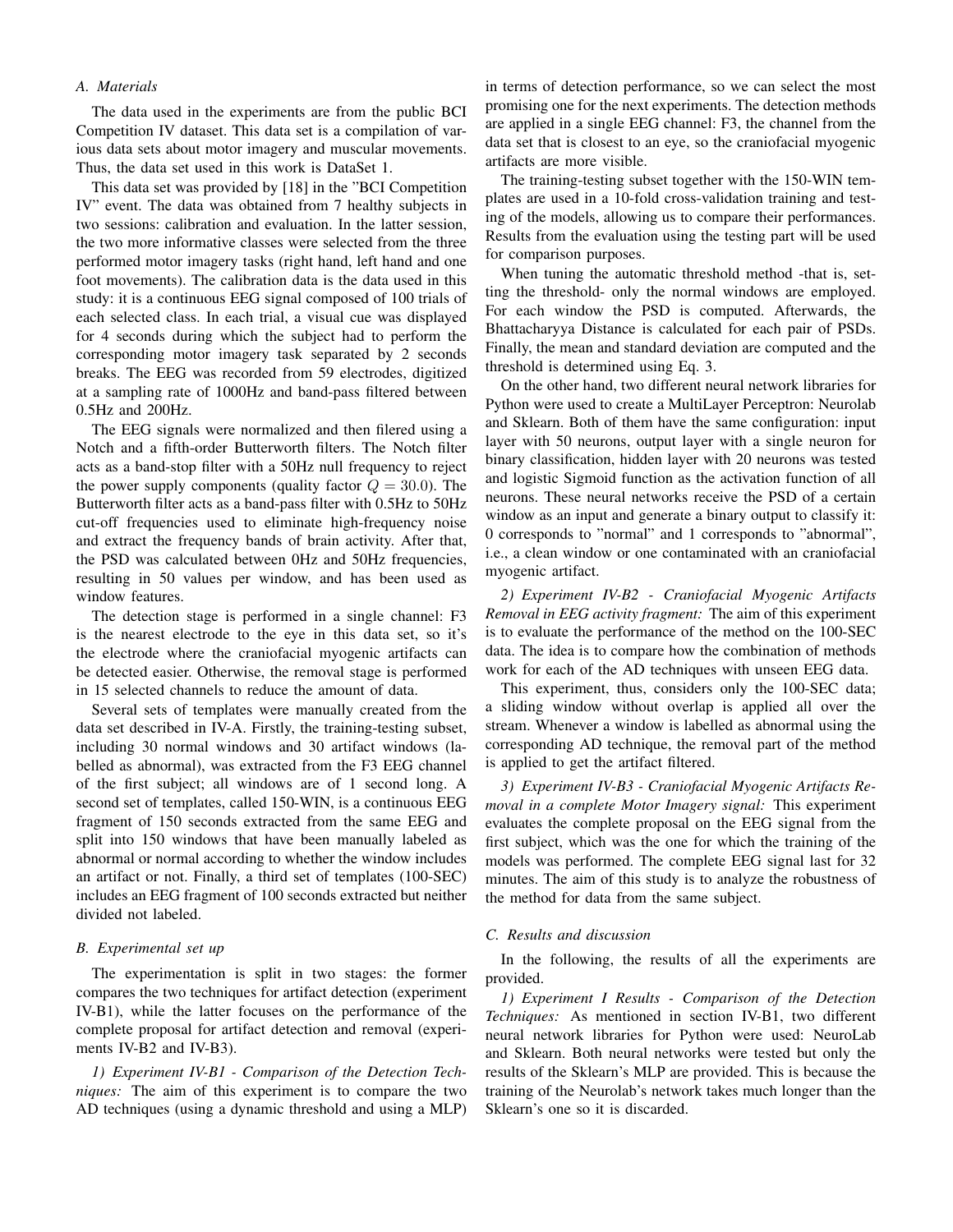The performance of the two detection methods is depicted in Table I. Variations on the figures was a consequence of the relatively reduced size of testing data set as long as for one fold only two AD were included.

|                | Dynamic Threshold |        |        | Sklearn's MLP |        |        |
|----------------|-------------------|--------|--------|---------------|--------|--------|
| Fold           | Acc               | Sens   | Spec   | Acc           | Sens   | Spec   |
| 1              | 1.0000            | 1.0000 | 1.0000 | 0.9524        | 0.8571 | 1.0000 |
| $\overline{c}$ | 0.9474            | 1.0000 | 0.9375 | 0.9524        | 0.8750 | 1.0000 |
| 3              | 0.9474            | 1.0000 | 0.9375 | 1.0000        | 1.0000 | 1.0000 |
| $\overline{4}$ | 0.9474            | 1.0000 | 0.9412 | 1.0000        | 1.0000 | 1.0000 |
| 5              | 0.8947            | 1.0000 | 0.8750 | 1.0000        | 1.0000 | 1.0000 |
| 6              | 0.8947            | 0.5000 | 0.9412 | 0.9524        | 1.0000 | 0.9286 |
| 7              | 1.0000            | 1.0000 | 1.0000 | 1.0000        | 1.0000 | 1.0000 |
| 8              | 0.8421            | 1.0000 | 0.8125 | 0.9524        | 1.0000 | 0.9375 |
| 9              | 0.7368            | 1.0000 | 0.7059 | 0.7143        | 0.5000 | 0.8000 |
| 10             | 0.8421            | 1.0000 | 0.8000 | 0.8571        | 0.8571 | 0.8571 |
| Mn             | 0.9053            | 0.9500 | 0.8951 | 0.9381        | 0.9089 | 0.9523 |
| Mdn            | 0.9211            | 1.0000 | 0.9375 | 0.9524        | 1.0000 | 1.0000 |
| <b>StD</b>     | 0.0774            | 0.1581 | 0.0905 | 0.0853        | 0.1576 | 0.0683 |

TABLE I: Results of Cross-Validation using Sklearn library (left) and Dynamic Thresholding (right).  $Mn = Mean$ . Mdn = Median. StD = Standard Deviation.

Welch's t-test was used to test whether the two distributions of values (one from the threshold method and the other from the MLP) were comparable. We performed the test for the three statistics and found that the two methods were comparable. As long as the artifacts that were proposed in this research are mainly peak type, it would be difficult for the threshold method to continue performing well with more complex artifacts: in this case, perhaps Hidden Markov Models for each type of artifact could become an alternative. On the other hand, the MLP also suffered for some of the folds, which suggest that more elaborated Neural Network models would be required to tackle more complex artifacts such as ocular artifacts.

*2) Experiment II Results - Craniofacial Myogenic Artifacts Removal in EEG activity fragment:* From the results of the previous experiment, both detection methods (the dynamic thresholding and the MLP) are used for the detection stage. The combined removal method is applied only in the windows previously marked as an anomaly.

After applying the AD thresholding method to the EEG fragment of 100 seconds in channel F3, all the windows labelled as 1 are considered artifacts and the removal process is applied to each window separately to all 15 channels.

After apply CCA, the source with the highest kurtosis value corresponds to the craniofacial myogenic artifact.

After apply EEMD, the IMFs with higher kurtosis values correspond to the artifact data. The two highest IMFs are the ones eliminated.

The results of the artifact elimination are shown in Fig. 2: the upper part depicts the F3 channel's EEG signal, while the reconstructed signal after the threshold-based artifact removal





(b) Reconstructed signal applying the combined technique CCA+EEMD in channel F3 after the thresholding detection.



(c) Reconstructed signal applying the combined technique CCA+EEMD in channel F3 after the MLP detection.

Fig. 2: Results of the combined removal method.

is included in the middle part; the reconstructed signal for the MLP-based removal is shown in the bottom part. As can be seen in 2b, all the craniofacial myogenic artifacts existing in have been successfully removed but preserving as much brain activity as possible despite one particular anomaly between seconds 1 and 2. This anomaly was not removed because it wasn't dispersed across all channels as all other artifacts and the CCA algorithm could not compute the artifact source. However, as can be seen in 2c, the results observed are worse: the MLP cannot detect the smallest artifacts.

*3) Experiment III Results - Craniofacial Myogenic Artifacts Removal in a complete Motor Imagery signal:* From the results of the previous experiment, the artifact removal process applied in the complete EEG signal of 32 minutes of duration uses the dynamic thresholding detection method.

As shown in Fig. 3, almost all craniofacial artifacts are eliminated preserving the dense motor imagery activity for the same reason as found above. Concerning the computational complexity, the AD phase represents a light algorithm in both cases, which is not the same for the artifact removal step -for 32 minutes it took nearly 3 hours to complete in a core i3 with 16 GB RAM-. While it is useful in off-line studies, for those cases requiring on-line analysis AD can assist in marking those time windows where there exists an artifact.